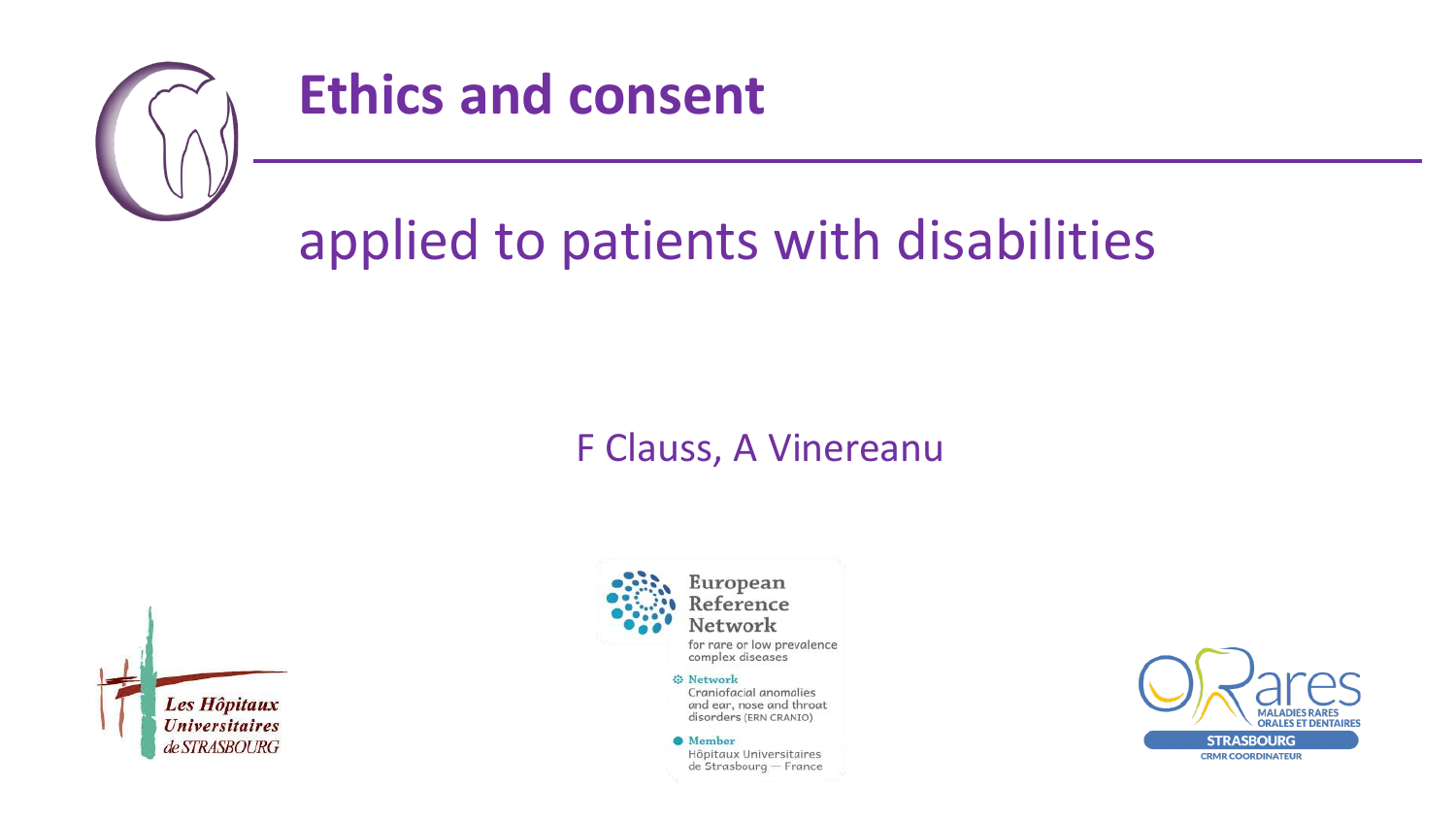- **Central principles of Bioethics:**
	- o Respect of inherent **dignity** and **difference**
	- o **Justice** and **equality** in the access of care
	- o **Freedom** to make own choices
	- o Respect of **Autonomy** and right to auto-determination
	- o **Beneficience**
	- o **No malficience**
	- o Respect of **fundamental human rights**
	- o **Absence of discrimination**

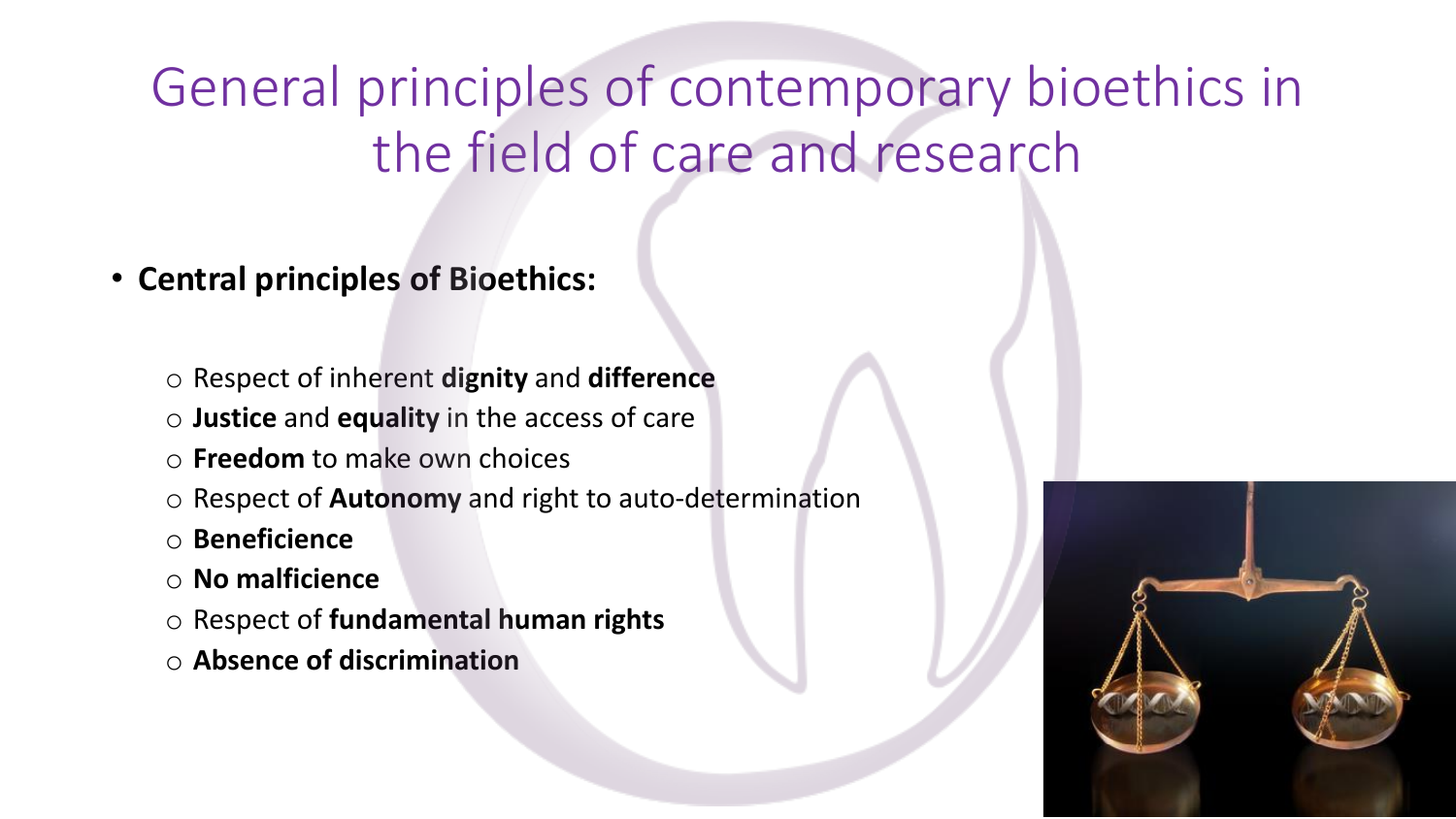- Respect of **dignity** has an essential significance, especially in the context of patients with disabilities
- Dignity as a founding and universal value
- Different rights and interests are considered regarding the medical, social and psychological situation
- Respect of **privacy** and **confidentiality**
- Harm to human dignity can present under different forms : involuntary institutionalization, absence of consent for medical treatment or clinical research participation, humiliation, exclusion of work or social activities

*The Cambridge Handbook for human dignity – Interdisciplinary Perspectives, 2005,* DOI: [10.1017/CBO9780511979033](https://www.researchgate.net/deref/http%3A%2F%2Fdx.doi.org%2F10.1017%2FCBO9780511979033?_sg%5B0%5D=YJzKr2Z9l0Bx2SOTGn6ZZBqeFioaJg2l3MI1KVm9sKhNPEYVNLEYcca5OKn8cGCK4FA3CyCsF8AARQu-ri91PKyiBQ.xmhA3ZsW59Cs3UGk0udSaSCPEEmMAcHGfYNkkBgpCGQGWZ5wxBtKFFyeeLjvLYTV6auc6yQxpYfoStoEqJi7og)





farcus Dúwel ens Braarvig **Brownsword** %etmar Mieth

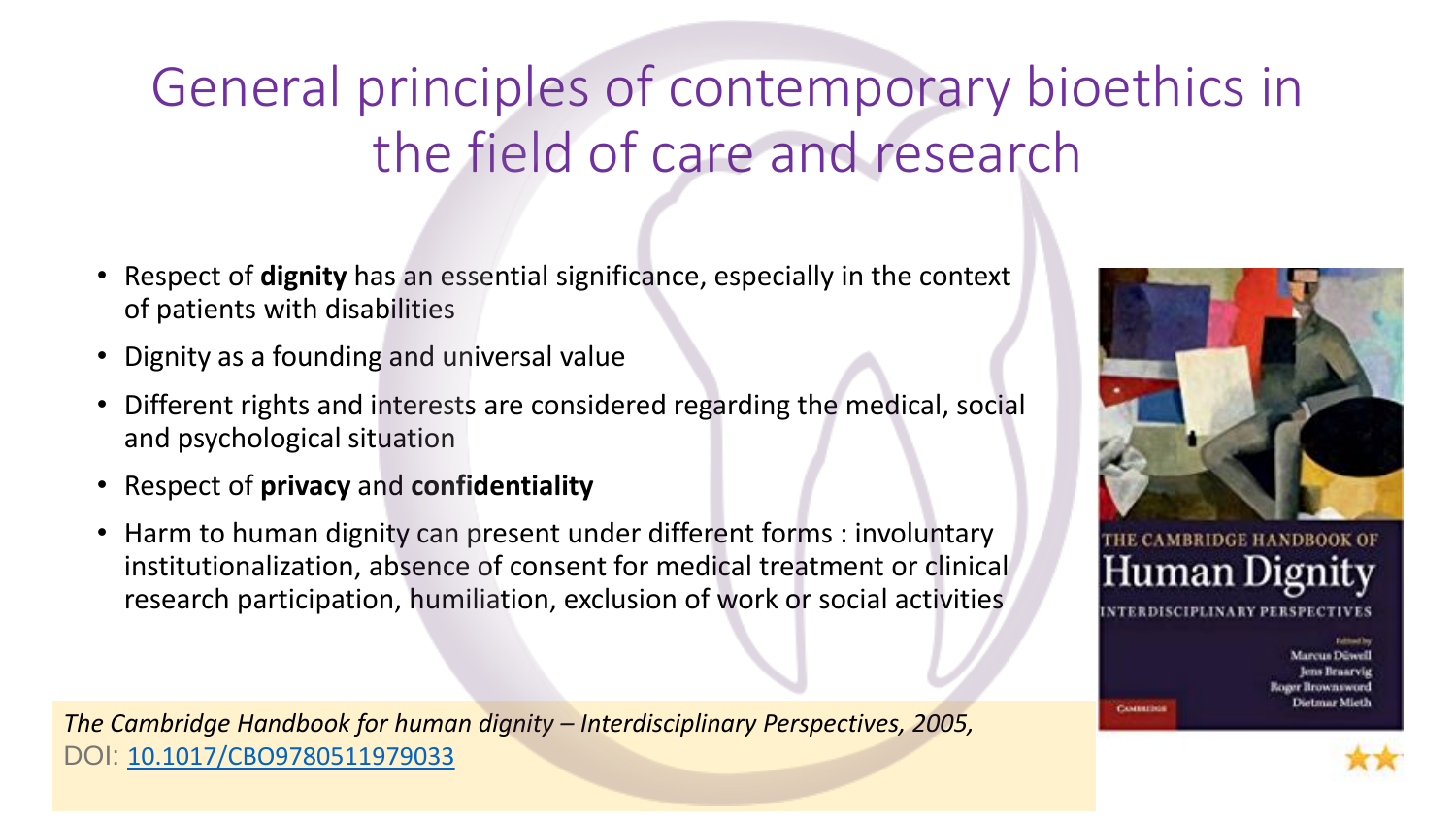- Article I of the Universal Declaration of Human Rights states « *All human beings are born free and equal in dignity and rights*."
- Everyone has these rights and freedom without any distinction based on mental or physical disabilities
- Needs and rights of vulnerable people with disabilities are specifically recognized in the **Convention on the Rights of Persons with Disabilities** (**CRPD**) of the United Nation
- **Main objective is to protect the right and dignity of persons with disabilitie**
- Right to be **included** actively in the society

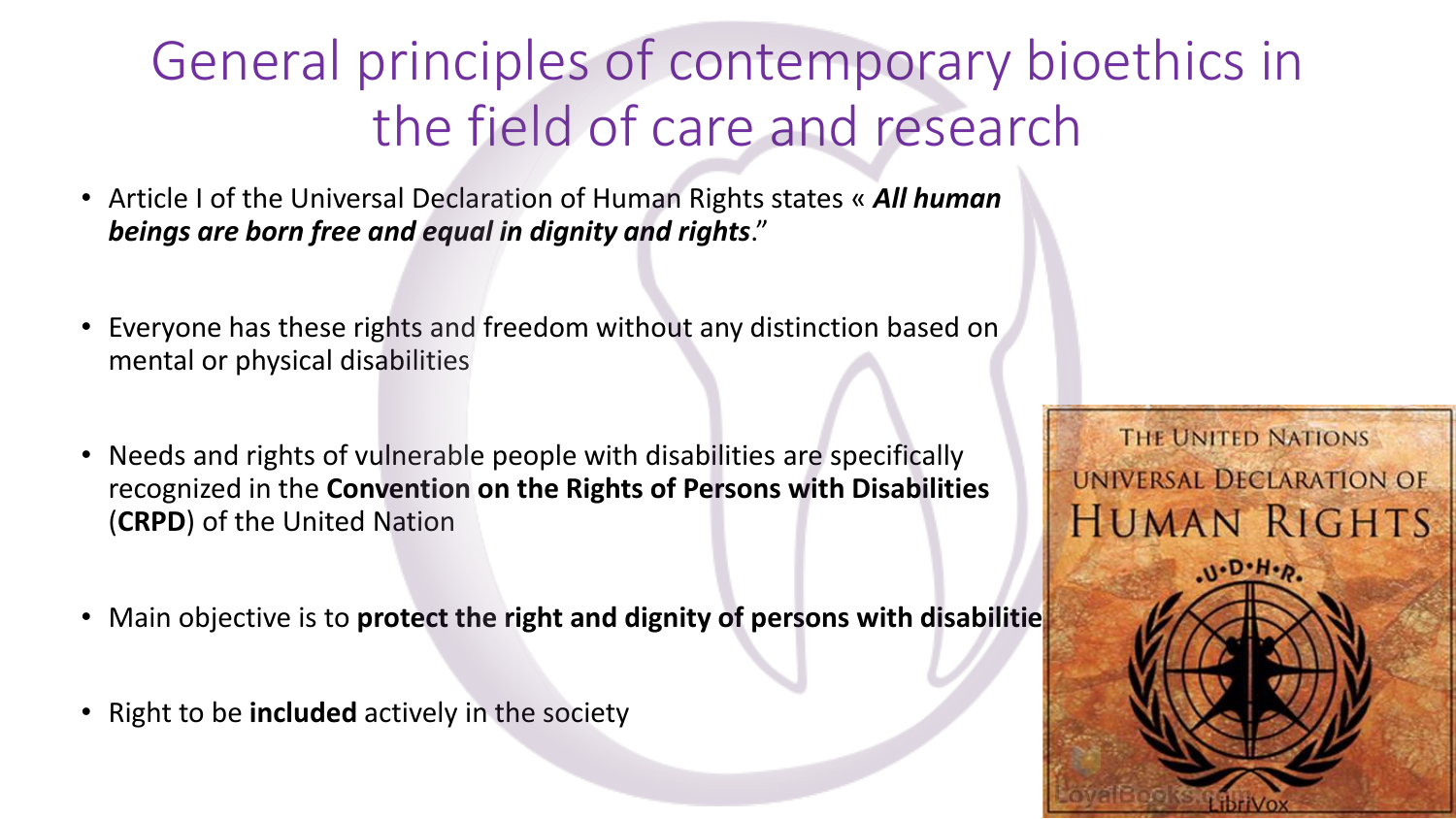- Definition of a **person with disabilities** according to United Nations Human Rights:
	- o « Disabled person means any person **unable to ensure** by himself or herself, wholly or partly, the necessities of **a normal** individual and/or social **life**, as a result of deficiency, either congenital or not, in his or her physical or mental capabilitie ».
	- o Disabled persons have the same **fundamental human rights** and must be respected in their singularity
	- o Disabled persons have the **right to optimal medical, psychological and functional treatments**
	- o **Rights to social rehabilitation and education**

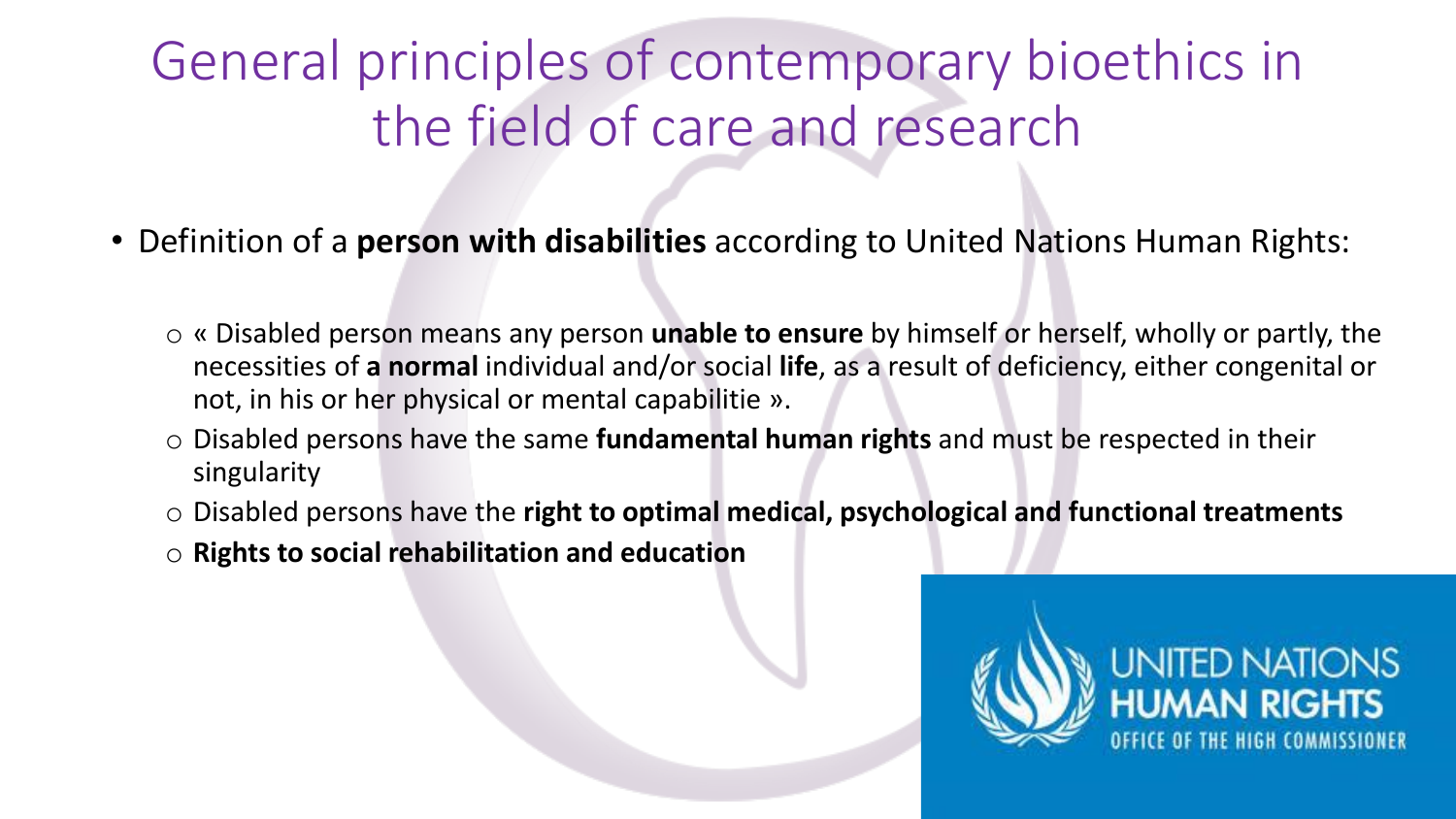- **Dignity** is concerned with how people feel, think and behave in relation to the worth or value of themselves and others.
- To treat someone with dignity is to treat them in a way that is respectful of them as valued individuals, that is of particular importance for persons with disabilities
- To promote dignity consists in using respectful language and gestures, considering the person with it's qualities and specificities

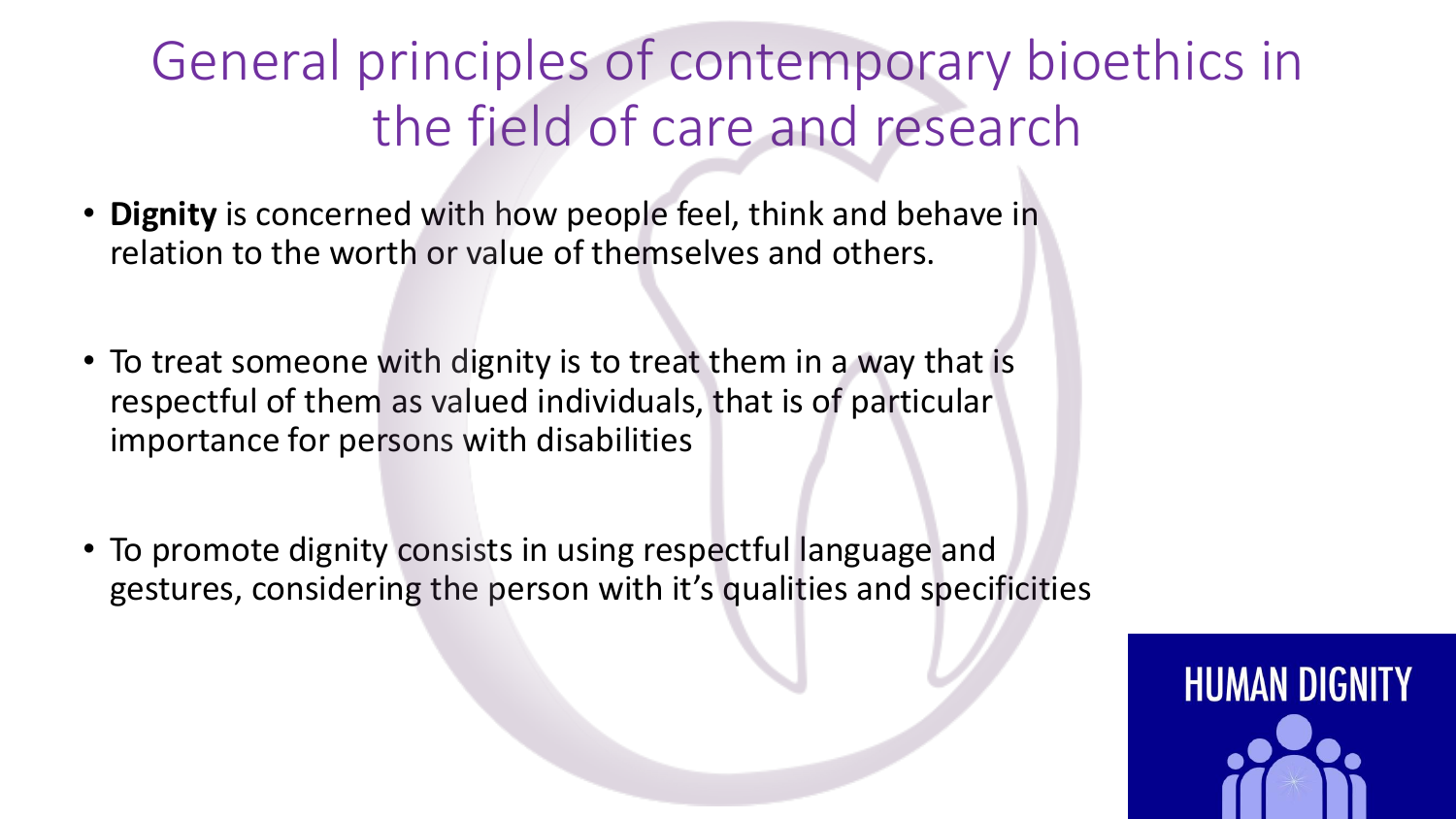• A vulnerable person's dignity is dependant of the **relationships with other human beings**



In spatele fiecărui băiat in scaun sta cineva care il împinge!:))

Behind every boy in a wheelchair stands someone who's pushing  $\odot$ 

**HUMAN DIGNITY** 

- Another aspect of dignity is the right to **auto-determination** and to **take own decisions**
- Importance of integrating persons with disabilities in the discussion about inclusion in clinical trials or medical treatment
- In this way, their own values, qualities, specificities and dignity as human beings are recognized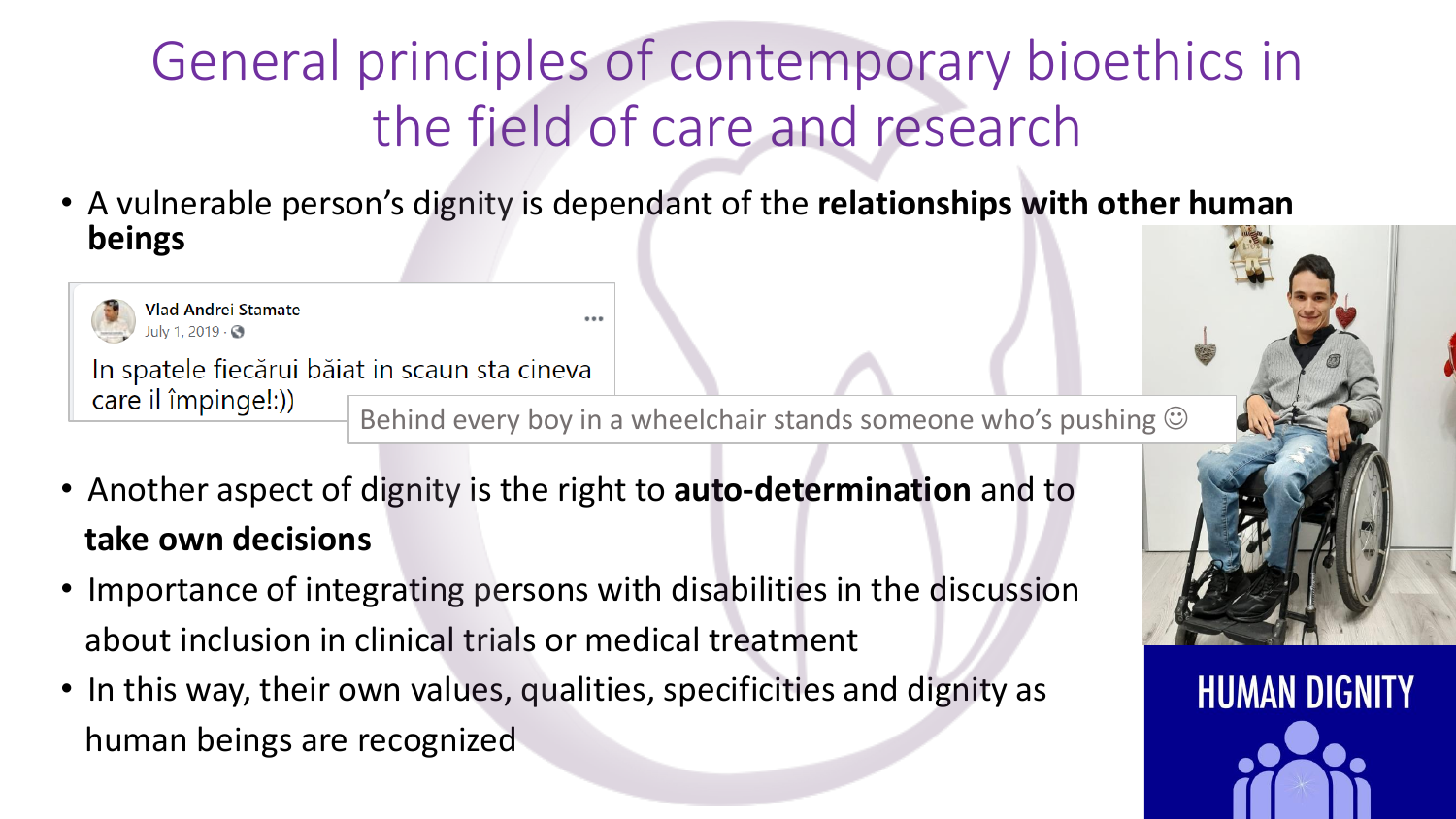• Close to dignity, **social justice** and **social inclusion** for persons with disabilities must be considered





Ce înseamnă parteneriatul dintre Fundația Motivation România și Fundația Special Olympics România în domeniul angajării persoanelor cu dizabilități

Motivation Romania and Special Olympics Romania: supporting and encouraging social inclusion of people with disabilities by helping them find adequate employment

• They must be offered equal opportunities in society and the context of medical care

 $\varnothing$ 

• Absence of discrimination based on cognitive or physical disabilities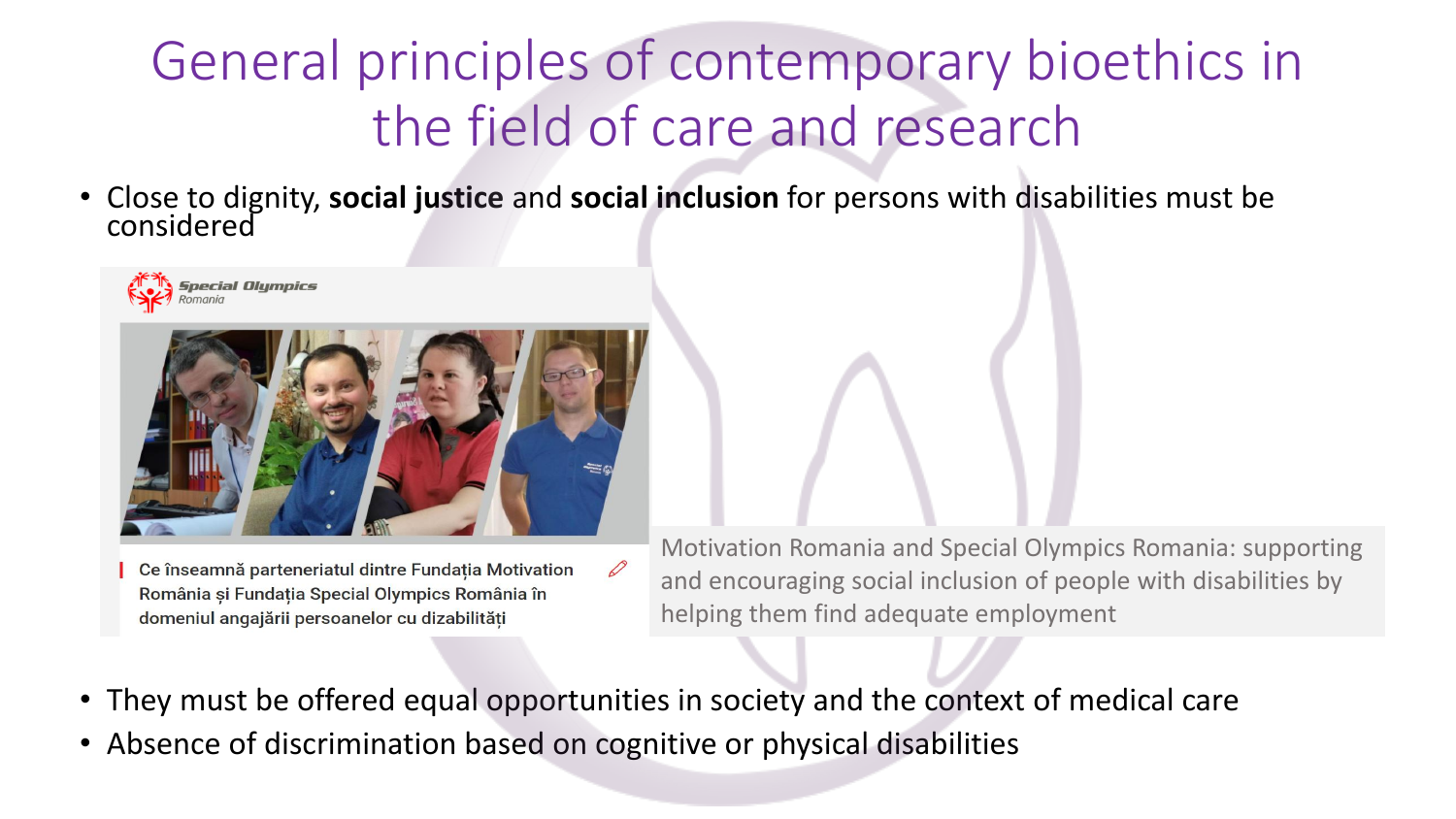- Concept of **informed consent** is fundamental for each procedure of medical care or for inclusion in clinical studies
- Information needs to be clear, fair and easy to understand for the patient
- Particularity of informed consent for patients with disabilities and cognitive limitations
- Importance of **adaptation** to the patients specifities and diversity
- Patient with disabilities must not be excluded systematically from research protocol or innovative therapies

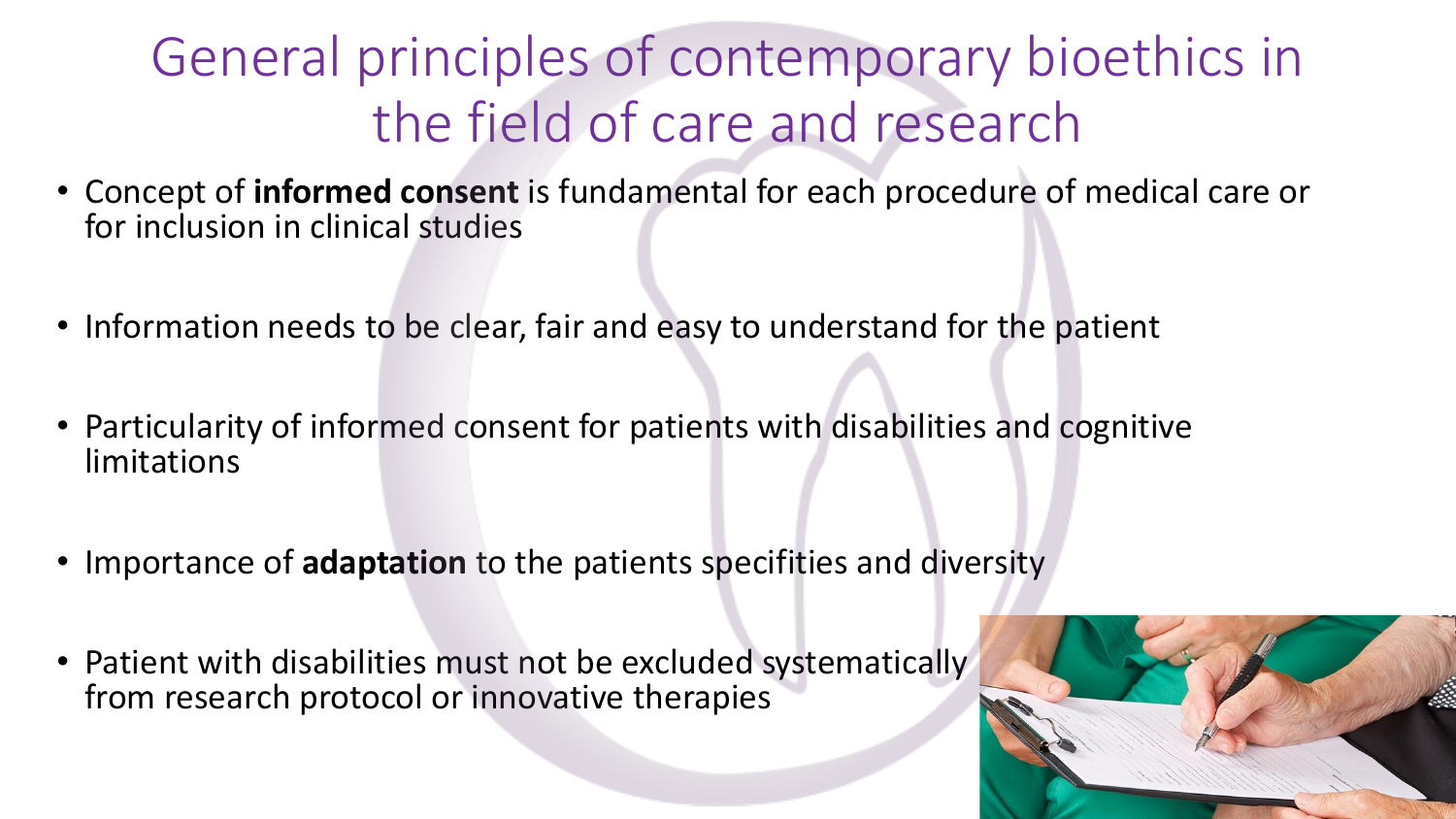- The concept of **benefit to risk ratio** is of particular importance for persons with vulnerabilities of disabilities
- The expected benefit of a research must never be at the cost of the wellbeing of the participant
- Clear explanations need to be given concerning the potential risks inherent to a procedure or a research
- Possibility to leave the research at any moments needs to be highlighted

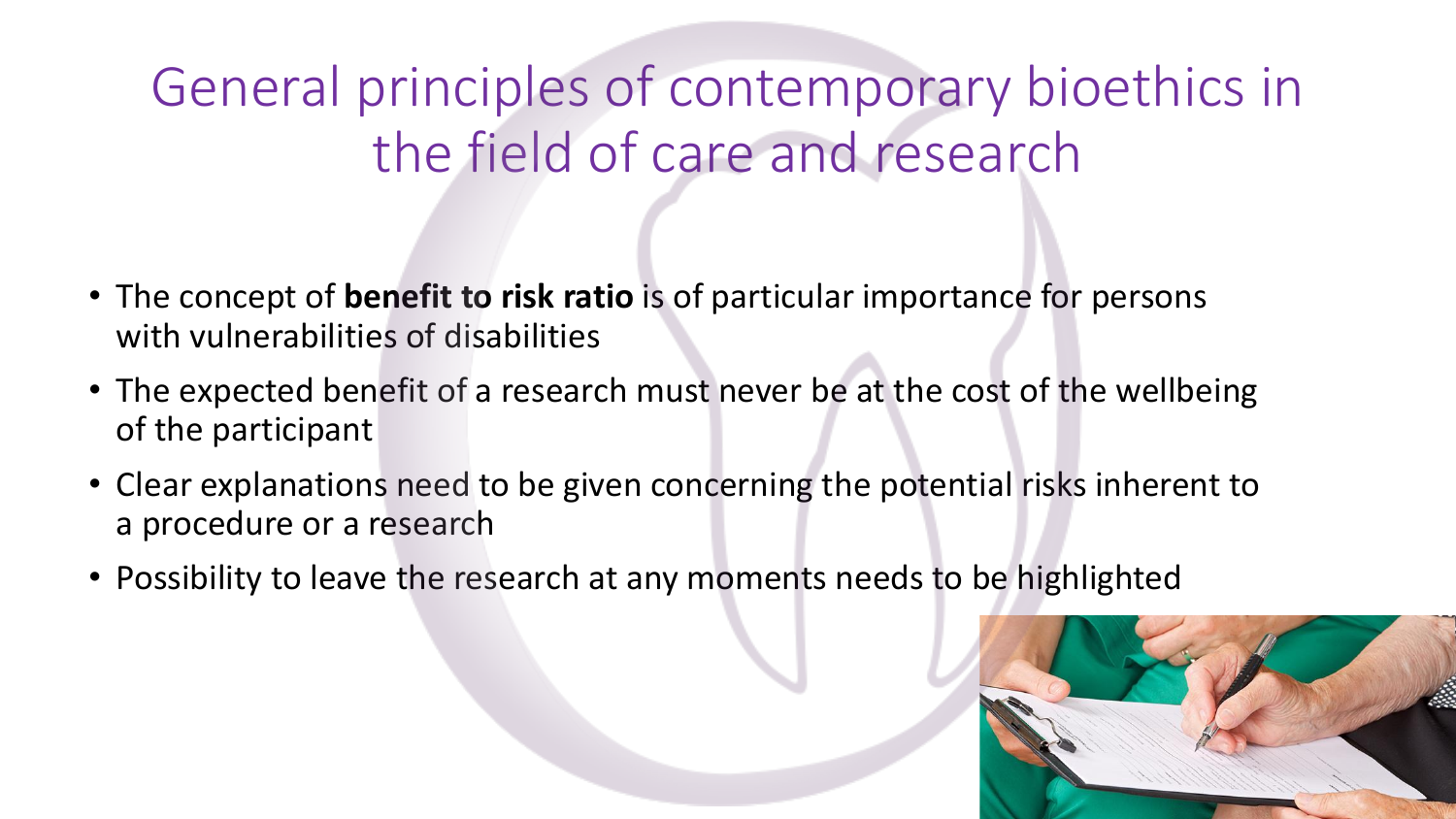#### Informed consent for persons with disabilities

- Importance of **cognitive capacity evaluations** for ability to informed consent
- Patients with intellectual disability can understand objectives of clinical studies and make autonomous choices
- A diagnosis of intellectual disability or cognitive limitations does not mean impossibility to participate to research program and contribute to scientific knowledge

Particular **vulnerability** of this category of patients needs to be taken in account with potential risks of exploitation

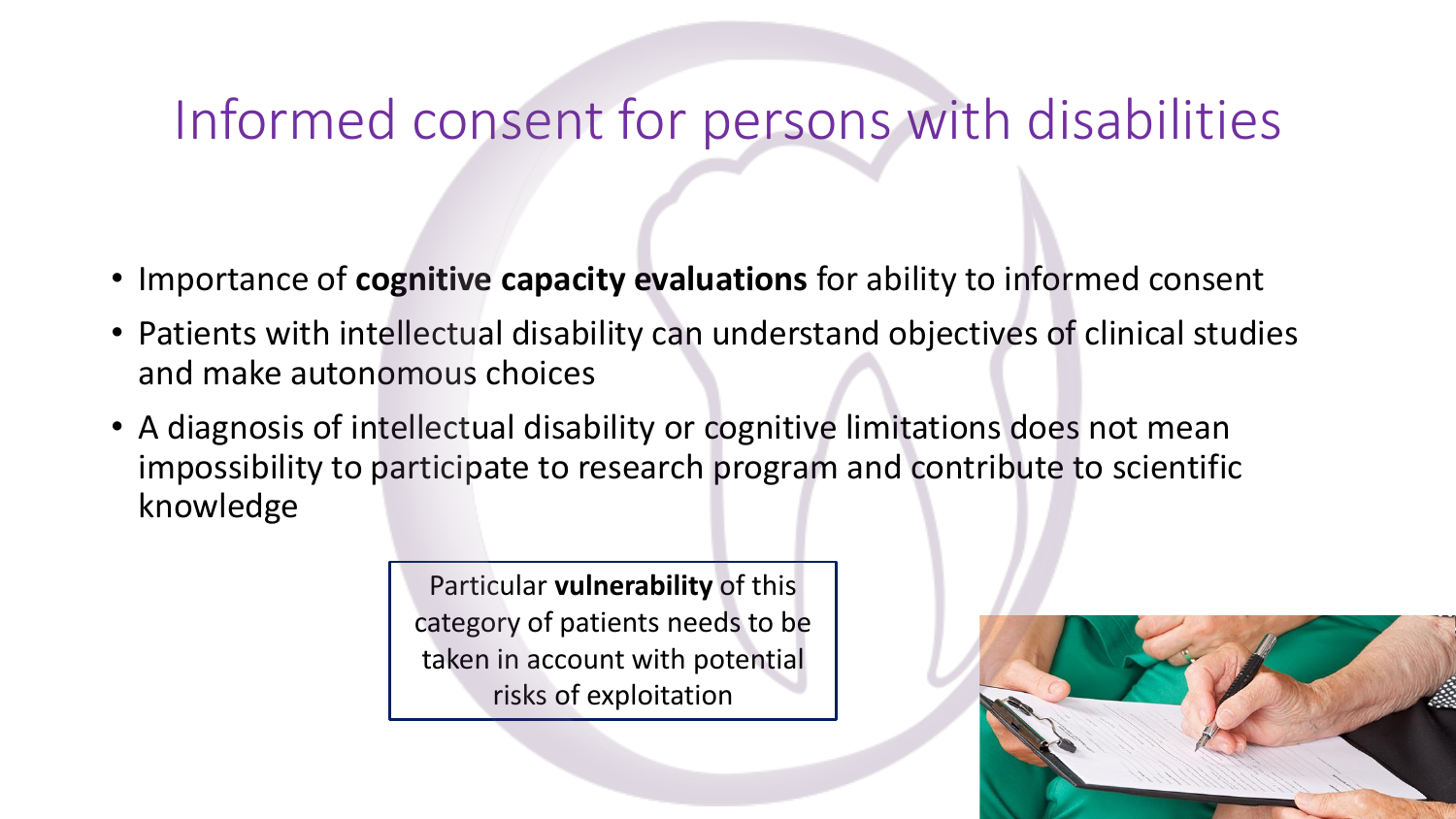#### Informed consent for persons with disabilities

**NIH** 

- Definition of consent capacity by the National Institute of Health (NIH) :
	- o"*Ability to understand information relevant to making an informed, voluntary decision to participate in research*" oConcerns and doubts about the understanding of the procedure and risks during consent process need to be clarified



**National Institutes of Health** 

**Turning Discovery Into Health**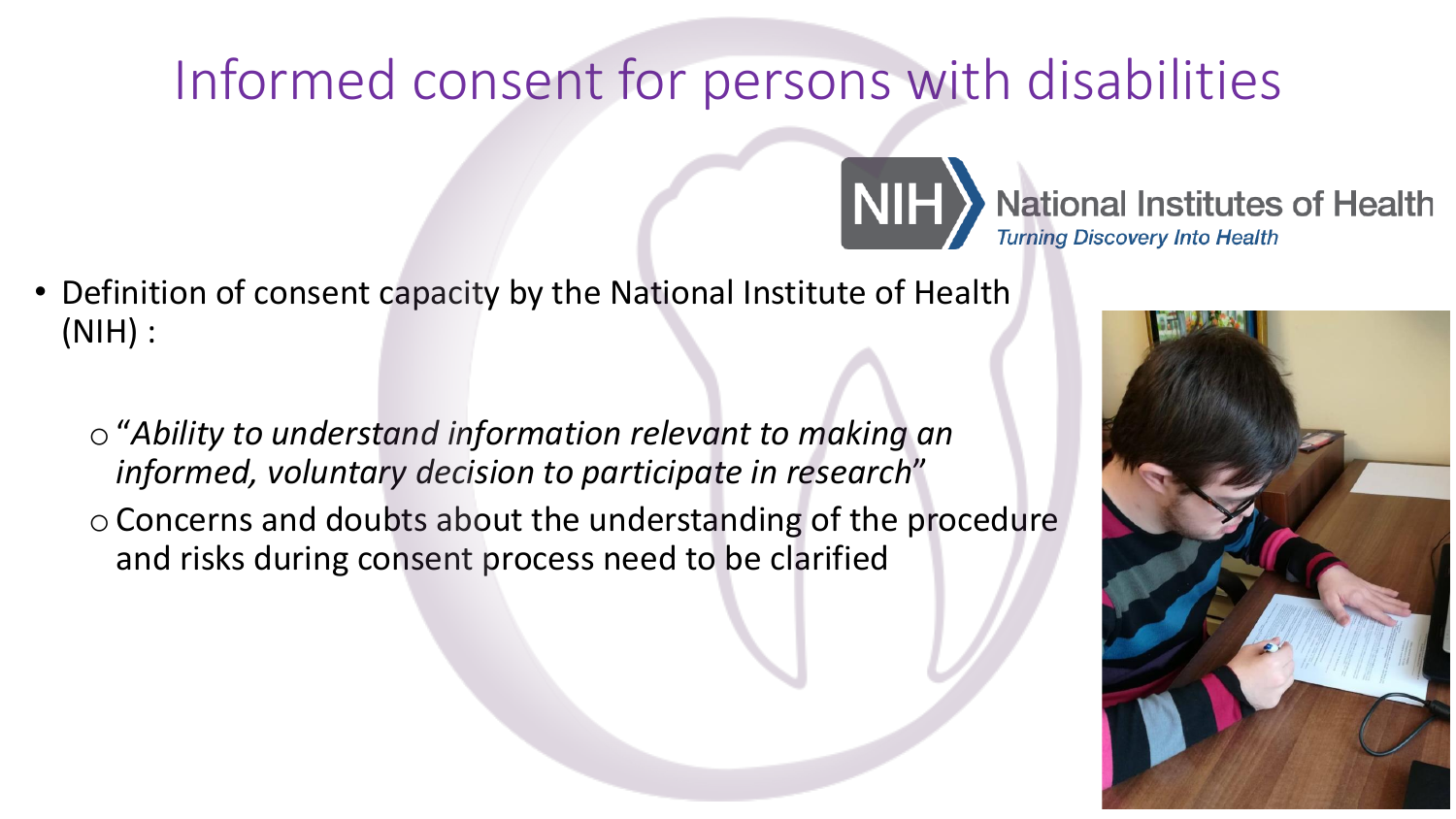#### Informed consent for persons with disabilities

- Four main parameters are taken into account **to evaluate the capacity to consent** :
	- $\circ$  Ability to understand relevant informations
	- oAppreciation of the consequences of the informations for it's own situation and the **ratio benefit to risk**
	- o Potential of analysis and understanding of the different options
	- oCommunication of a choice

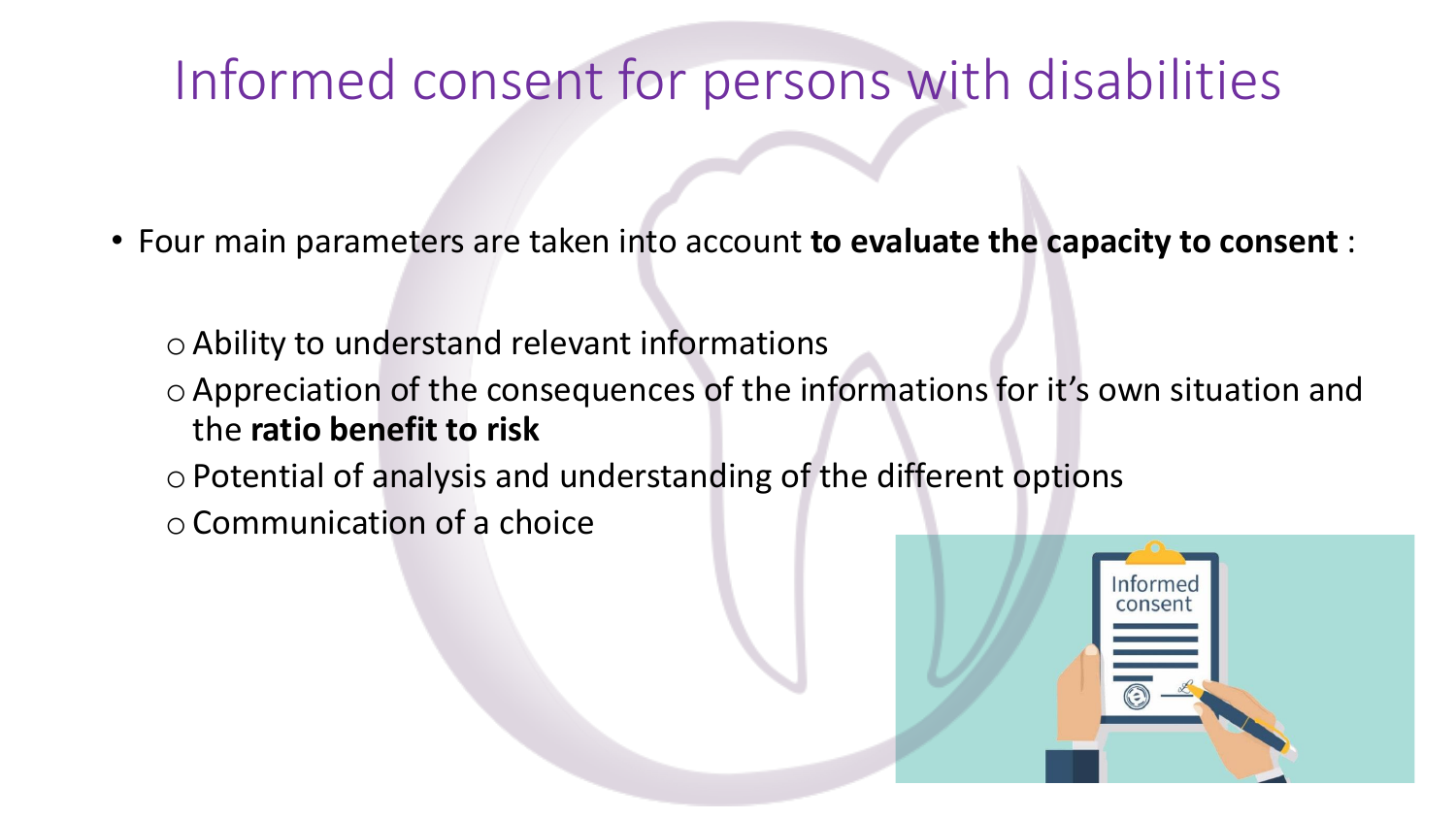#### Promoting the inclusion of persons with disabilities in clinical research trial

- **Ethical committees** tend to protect persons with vulnerabilties or disabilities excluding them from the process of clinical research
- From **ethical and scientific points of view** all the segments of population must be represented in clinical trials, avoiding any discrimination
- Integration of persons with disabilities as active participants and actors and not in a passive way
- Exclusion based on criteria as cognitive limitations or physical disabilities is not acceptable
- Importance of **authorized representative persons** in the context of absence of informed consent capacity

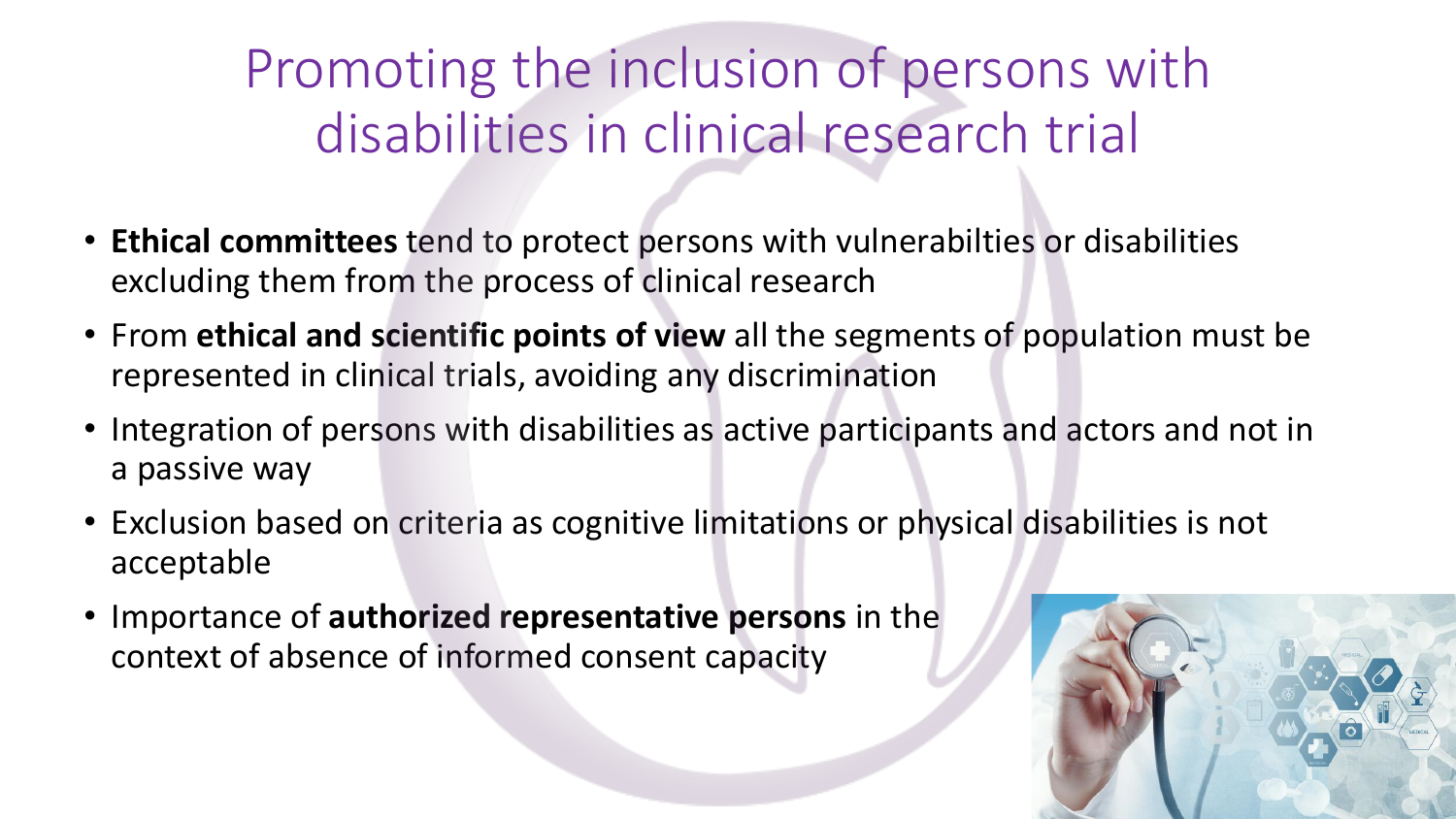#### Promoting the inclusion of persons with disabilities in clinical research trial

- Methodology and sampling strategy needs to allow representation of **disability diversity**
- Avoiding a categorization of patients only in terms of disability
- **Categorization** of persons based on **criteria** like **age, gender, social category, medical history, comorbidities** for an optimal representativity
- Adaptation of the experimental plan, length and intensity to the disabilities in order to **preserve wellbeing** of the participants

Ethical guidance for research with people with disabilities, NDA (National Disability Authority), [Ireland, 2009, http://nda.ie/nda-files/Ethical-Guidance-for-Research-with-People-with-](http://nda.ie/nda-files/Ethical-Guidance-for-Research-with-People-with-Disabilities.pdf)Disabilities.pdf *(accessed Feb 14, 2021)*

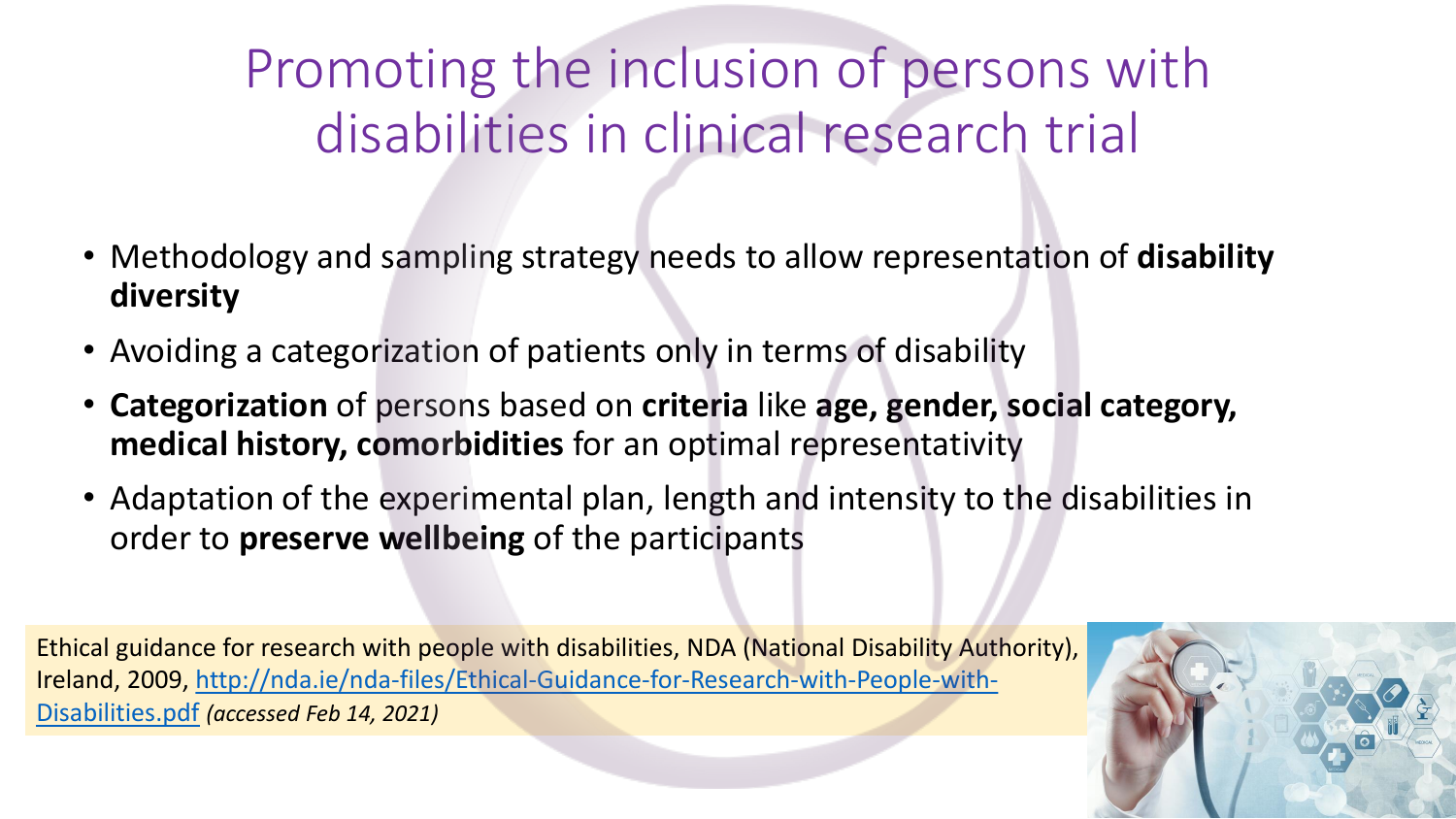#### Informed consent for persons with disabilities : ethics in practice

- From the **experiment/study design stage** → adaptation and integration of the disabilities
- **Assessment of consent capacity** is an essential step
- **Initial screening** based on simple questions in order to identify persons having difficulties in understanding of procedures or consent-related issues
- **Exclusion** must be discussed if major problems of

understanding of the research objectives and risks are identified

Assessing Understanding and Obtaining Consent from Adults with Intellectual Disabilities for a Health Promotion Study. J Policy Pract Intellect Disabil. 2013 September ; 10(3)